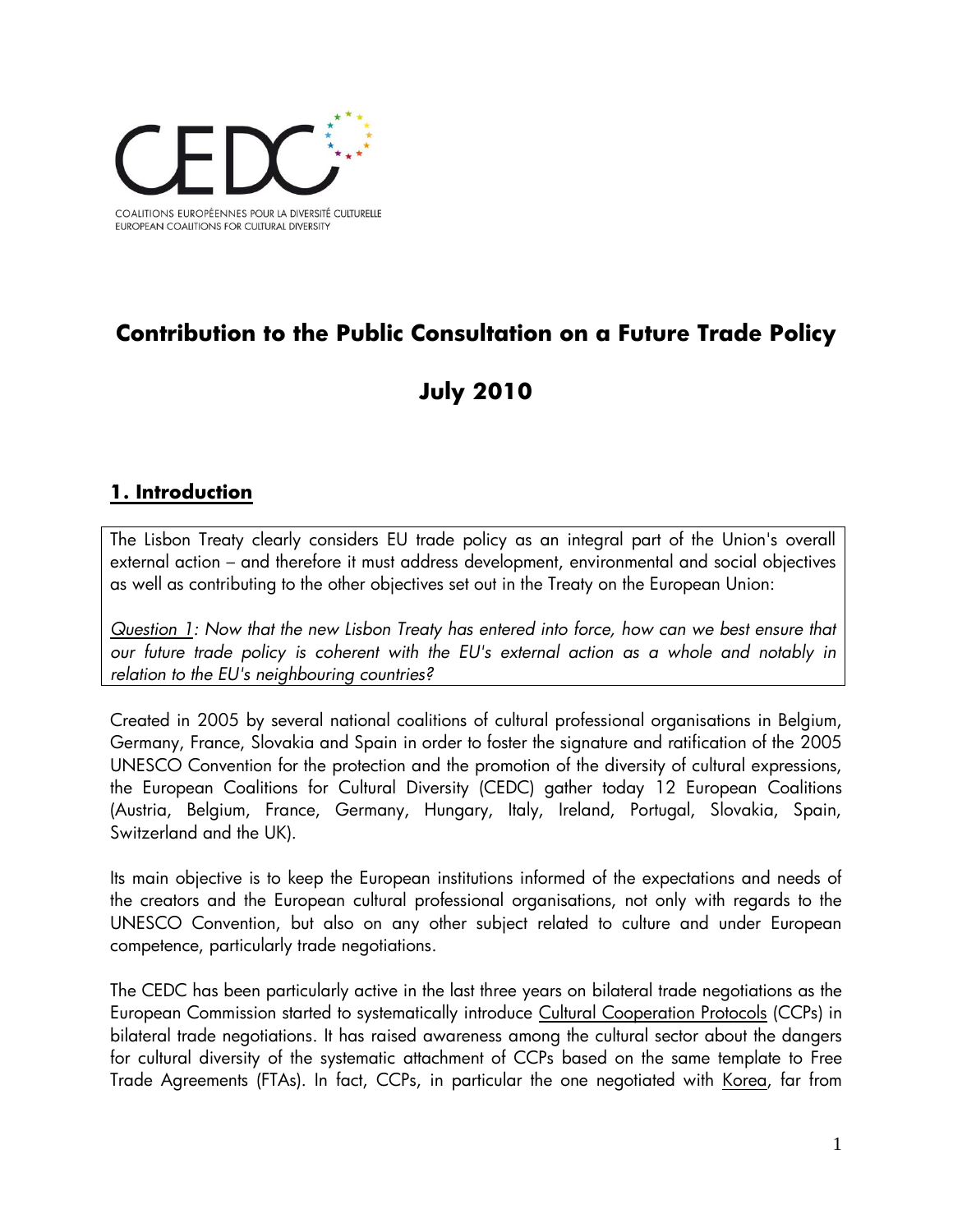implementing the UNESCO Convention, questioned the EU commitment of non-liberalization of the audiovisual services, as well as the specific nature of cultural products and services.

CEDC called on the Commission (both DG TRADE and DG EAC) to develop a specific strategy for CCPs in order to ensure the autonomy of the cultural negotiation and the implementation of an ambitious and coherent European cultural policy. Its main recommendations were integrated into the French Communication *For a new EU external cultural strategy* elaborated by the French administration and a working group of professionals, among them the French Coalition, under the auspices of the French Foreign Affairs Ministry in 2009.

It seems that CEDC's claims have been heard as it appears that the commercial agreements with Central America and the Andean Community concluded in 2010, have taken into account the guidelines provided by the French communication, in particular the following ones:

- to clearly separate the CCPs from the commercial agreements;
- to deny access to the broadcasting quotas of European audiovisual works;
- to link the entry into force of the CCPs to the ratification of the UNESCO Convention by the partner countries.

If the European Commission is to consider, in the light of the new Lisbon Treaty, a coherent commercial policy addressing the cultural objectives of the European Union, CEDC firmly believes that the recent change of strategy should be imperatively confirmed by an official Commission communication on this new strategy in order to give guarantee to the sector that the Korean case will not be repeated. Assurance was given to CEDC during a meeting with representatives of European Commissioners De Gucht and Vassiliou in May 2010 that such a document would be soon released. However, nothing happened so far. Consequently, CEDC calls on the Commission to publish its new strategy as soon as possible and to open a specific civil society public consultation process on this issue.

Regarding the cultural relations with neighbouring countries, the general principles highlighted above should be followed as well. As a consequence, the non-liberalization of the audiovisual services and the exclusion of these services from the commercial part of the agreement, in accordance with the commitment taken by the EU in the WTO framework, should be the rule. CEDC insists on the need to apply a horizontal exclusion for these services when negotiating with Ukraine, even if this point was not expressly mentioned in the negotiating mandate given to the Commission. Moreover, in the neighbouring countries, a special attention should be given to the enhancement of cultural cooperation on the basis of the Council of Europe *acquis*. For instance, the ratification of the Council of Europe's European Convention on Transfrontier TV should be encouraged referring to the mandates with the Caucasus countries which constitute good examples to follow.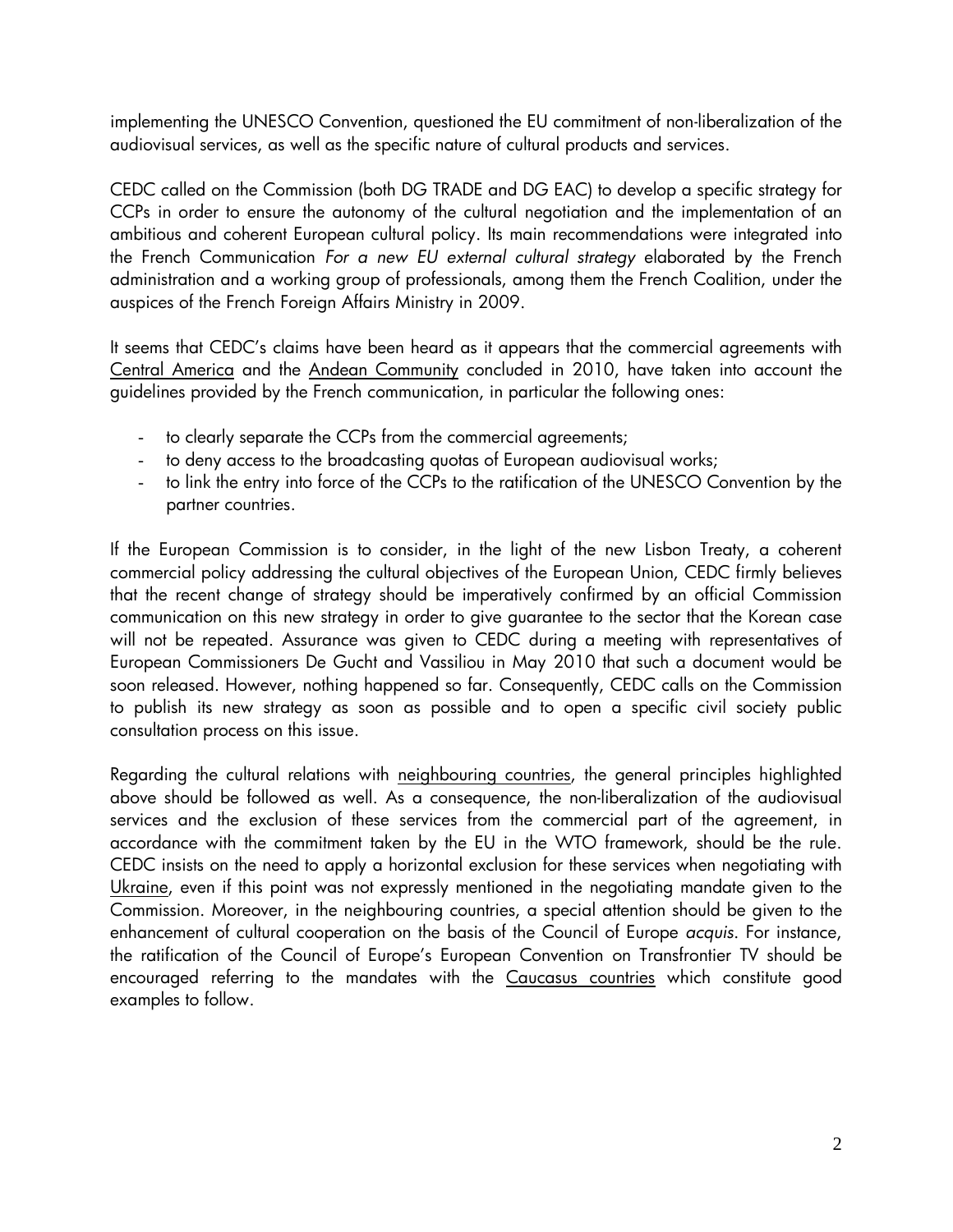## **4. Services**

Services are an increasingly important part of the global economy. A manufacturing supply chain is unthinkable without services inputs. Tackling barriers to trade with major partners in areas such as financial services and communication services; business services and Information and Communication Technology (ICT) too could give an important boost to EU economic recovery. At the same time, trade in many services, especially those that can be delivered through digital communication channels, has increased rapidly. Services negotiations, both under the WTO General Agreement on Trade in Services (GATS) and in Free Trade Agreements, have so far focused mainly on consolidating market access conditions already in place, and only rarely on creating new openings for services trade. The difficulties in securing significant new market access are holding back potential productivity increases and job creation in EU services sectors and in manufacturing sectors:

*Question 8: Should the EU aim for more trade in services and if so, how? Multilateral and bilateral negotiations have only partially succeeded in opening trade in services so far, so would a renewed focus on trade in services among key trading partners (plurilateral approach) offer a useful alternative avenue?*

CEDC recalls the specific nature of cultural and audiovisual services and the EU commitment to not integrate these services into any liberalization process, be it multilateral, plurilateral or bilateral. To this end, it is highly needed to exclude any disguised access to markets (such as access to European audiovisual works' quotas) from any negotiation with trade partners (countries with nondeveloped cultural industries are a specific case as explained below).

## **8. Trade and Development**

The link between trade and development has become a major issue in recent decades as more and more countries, especially in Asia, have shown that trade can be an important means of boosting economic growth and lifting people out of poverty. The EU is a global player and takes its development responsibilities seriously. It is negotiating and implementing Economic Partnership Agreements with a view to sustainable development and regional integration in Africa, the Caribbean and the Pacific. Negotiations have also taken place with the Central American and Andean Community countries. A parallel consultation is already in progress on reforming the EU's general system of preferences for developing countries. However, trade policy alone cannot address the development challenges some countries face. Note that in light of the importance and scope of the topic, a future communication on trade and development will address these complex linkages between these policies. This too will be preceded by a public consultation:

*Question 14: How can the EU best strengthen the issue of trade and development in its trade policy? Should the EU pursue a more differentiated approach in its trade relations to reflect the level of development of particular partners? How should the EU approach the issue of trade preferences in relation to the generally low level of EU Most Favoured Nation (MFN) tariffs,*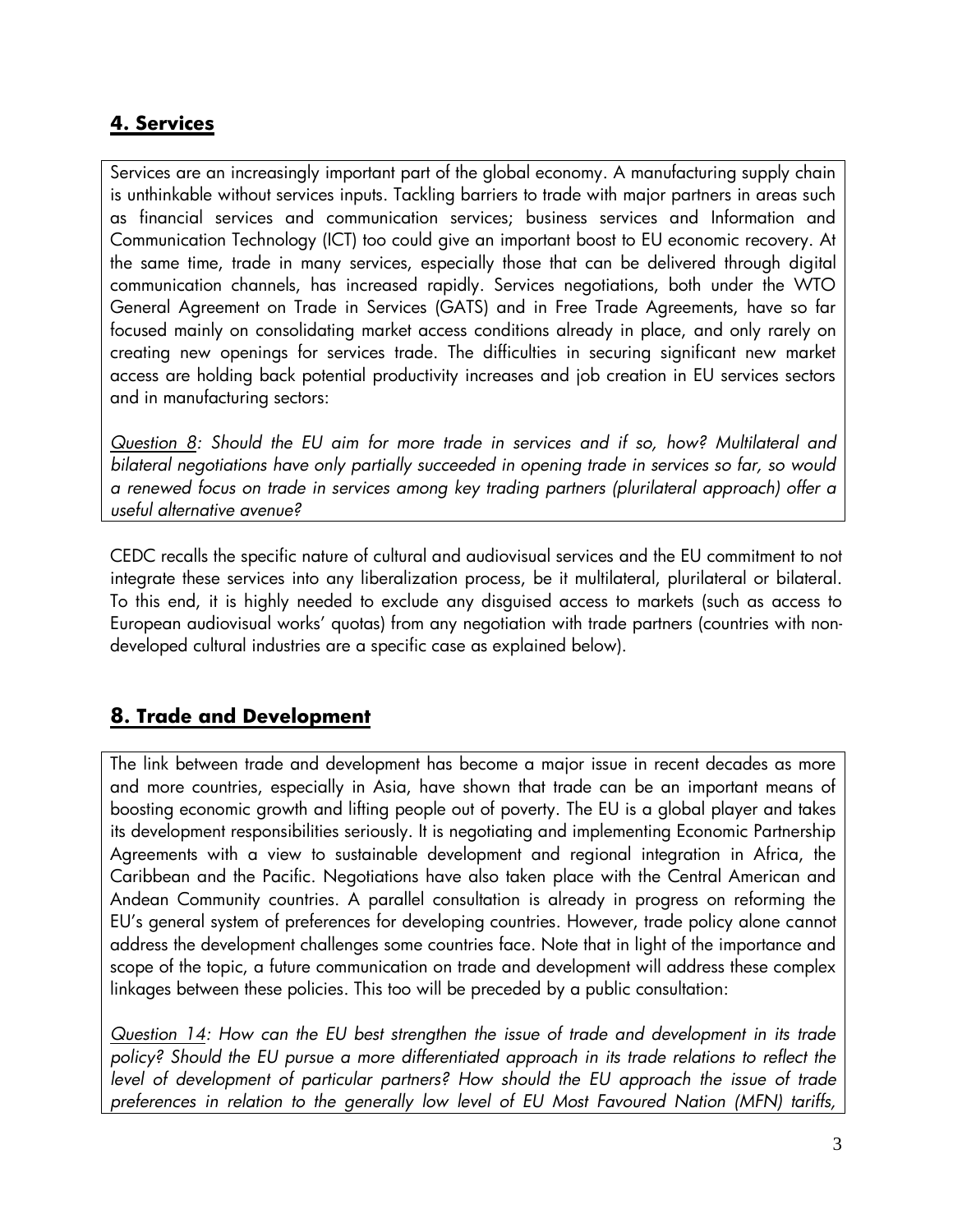*which will further be eroded following the possible conclusion of the Doha Round?*

CEDC considers that the principle of adaptation should be at the core of CCPs' negotiations. Therefore, contrary to the CCPs proposed to CARIFORUM and Korea which were based on the same template, CEDC recommends that the content of any CCP should be adapted to the specific level of development of the partner's cultural industries. Consequently and in line with Article 16 of the UNESCO Convention, preferential treatment could only be given to countries with nondeveloped cultural and audiovisual industries.

In addition, special attention should be given to the specific needs of the partners' cultural and audiovisual sectors so that EU cultural cooperation can target these needs and offer added value. To this end, in-depth studies of the cultural and audiovisual sectors' situation of the partners and the existing cultural relations both at national and EU level, should be conducted through an impact assessment and a broad consultation of the cultural professional organisations.

## **10. Enforcement and dealing with unfair practices**

One important factor in promoting 'high-quality' growth is innovation, for which the Europe 2020 strategy also has a number of initiatives. Ideas and innovation need to be protected through effective protection of Intellectual Property Rights (IPR), including geographical indications (GIs). This is why the Commission in November 2004 put in place a strategy for enforcing IPR outside the EU. The strategy is currently being evaluated, and an Enhanced IPR Protection and Enforcement Strategy in third countries is due to be launched in 2011. Cooperation is also underway with major partners in order to promote better respect of IPR rules in third countries. Other issues such as access to medicines in developing countries need to be taken into account:

*Question 18: What else can EU trade policy do to further improve the protection of IPR in key markets?*

The enforcement of IPR in big developing countries such as China, Brazil and India represents an important challenge for Europe. Whereas these countries could bring new audiences and new business markets, the importance of counterfeiting prevents rights holders from earning any new revenues. The European Union should strive to make its creativity respected in third countries. Dialogue, cooperation and technical assistance should be promoted. The Anti-Counterfeiting Trade Agreement (ACTA) could also be a good way to extend the level of IPR enforcement of the *acquis communautaire*, if adopted by the big developing countries.

#### **11. An open approach to shaping trade policy**

The Commission is committed to shaping trade policy as openly and democratically as possible.